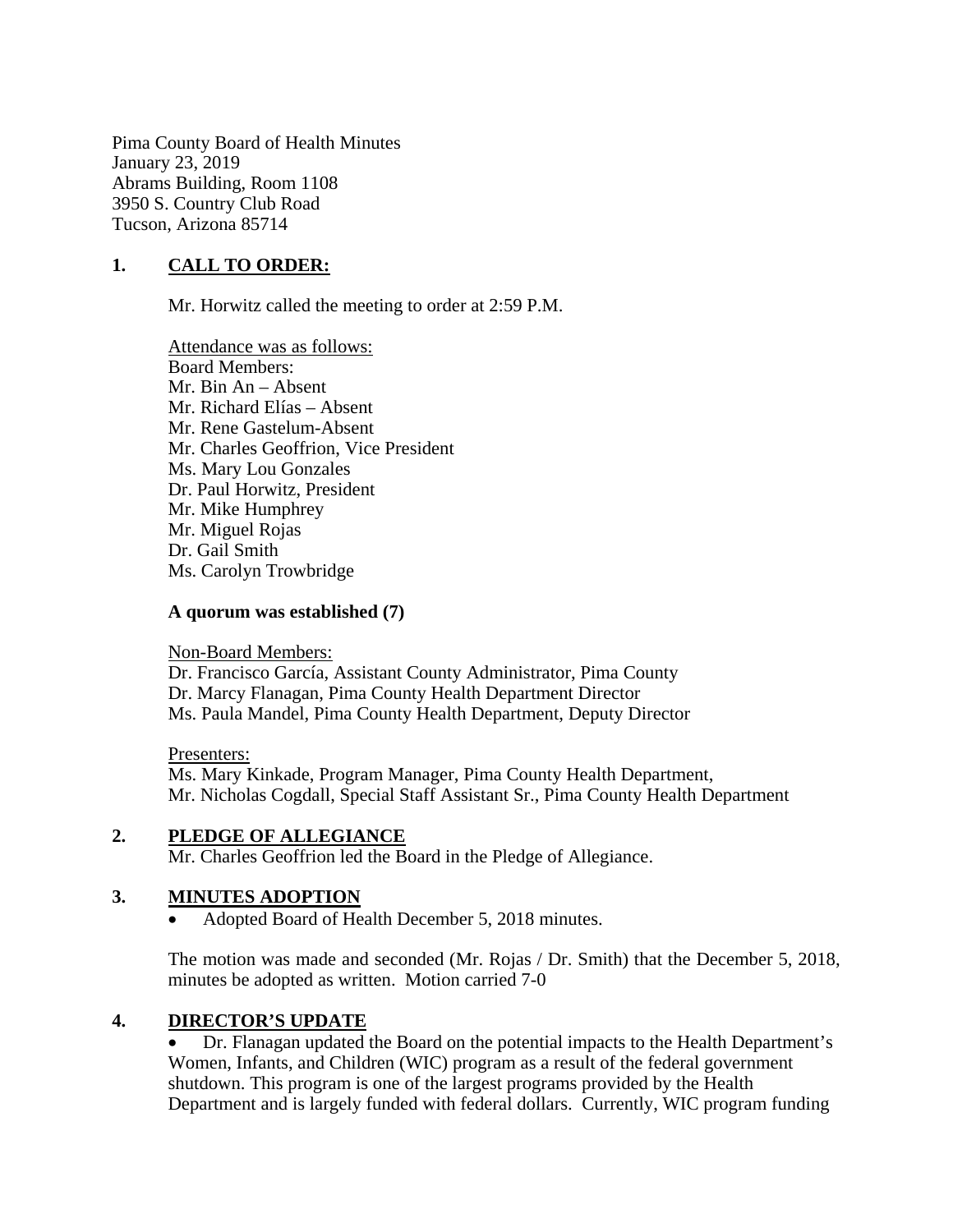Pima County Board of Health Minutes January 23, 2019 Page 2 of 5

> will continue until the end of February 2019. Should the shutdown continue beyond February 4, the State's Health Officers have a tentative plan to convene a conference call in order to discuss a statewide layoff plan for WIC employees. Pima County's administration has been apprised of the financial impacts as well as the obligations needed to sustain WIC operations beyond February 28, 2019. Some basic statistics regarding the WIC program:

- o Statewide, the recipients receive approximately \$250,000/day through EBT cards for nutritional food.
- o Locally, the figure is approximately \$70,000/day.
- o Collaboration with local foodbanks will help to provide resources for our WIC recipients.
- o Clients in the WIC program are receiving regular status updates.
- o Pima County wide currently has 60 employees who are funded through this program.

• Dr. Flanagan introduced Ms. Paula Mandel, Deputy Director for the Health Department who provided the Board with an update on the Hepatitis A outbreak. As reported at the previous Board meeting, the first Hepatitis A outbreak occurred as a result of seafood purchased from suppliers based in Mexico. A second outbreak of Hepatitis A occurred within Pima County that is disproportionally affecting high-risk community members who are homeless and use illicit drugs. As of January 22, 2019, Pima County has 40 confirmed cases. Approximately one week ago, the Health Department established an Incident Command System (ICS) to respond to the second Hepatitis A outbreak. Organizing response efforts using the ICS allows for effective tracking and management of critical resources that include operations, planning, logistics, and finances needed for the response. Several outreach activities have occurred within the community and at the jail in order to investigate and arrange preventative and prophylaxis intervention care. These outreach activities will continue until the number of confirmed Hepatitis A cases decreases.

• Dr. Flanagan updated the Board about Health Department efforts to assist family units seeking asylum in the US. Since January 7, 2019, the Immigration and Customs Enforcement Agency has released 423 family units to non-governmental agencies where the family units stay approximately three to four days before relocating to southeast and northeast regions of the country. The Health Department is contacting the agencies receiving the families to offer assistance with services that might be needed, such as flu vaccinations. Health Department staff are also reaching out for donations from vaccine manufacturers to help the non-governmental agencies with immunization efforts.

## **5. TOBACCO 21 UPDATE:**

• Dr. Flanagan provided the Board with an update regarding the Tobacco 21 initiative. Currently, efforts are underway to gather community feedback and to draft the ordinance language that will include schedule and licensing fees and is expected to be presented to the Pima County Health Department Board of Supervisors and the Pima County and City of Tucson Attorney's. Approximately 20-30 tobacco retailers attended the first public meeting held at City Hall. Feedback received during the meeting included concerns related to the cost of the license and potential disadvantages if the adoption and enforcement of the ordinance is inconsistently applied to the jurisdictions and Tribal Nations within Pima County. If the Tobacco 21 ordinance is not applied to all of Pima County, tobacco retailers within different jurisdictions could realize a potential loss of as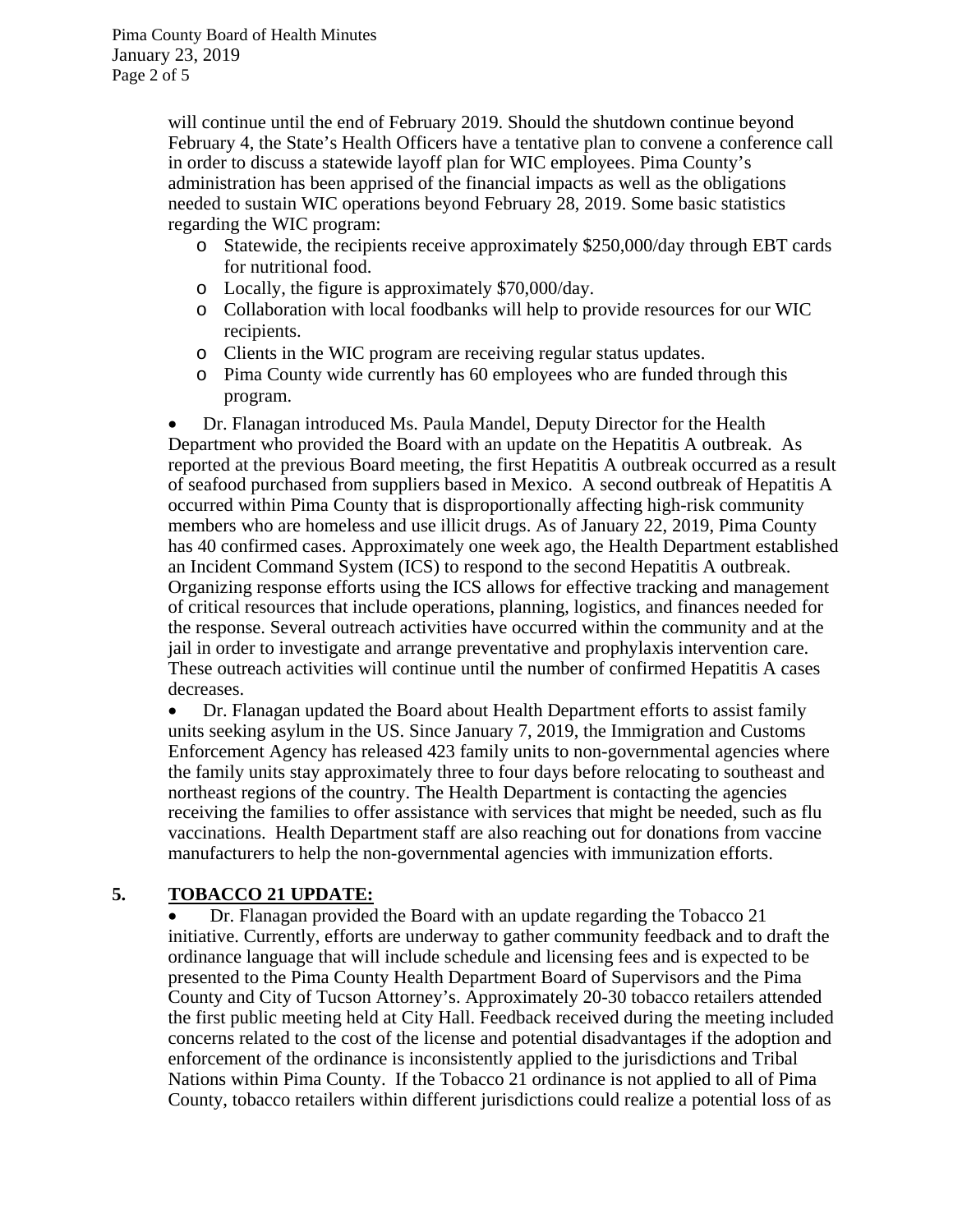much as \$750,000 in revenue. The retailers requested an economic impact study be conducted following reports that retailers in the Cottonwood, Arizona experienced a ten percent loss of revenue as a result of adopting Tobacco 21 ordinance in their community. As part of ensuring a broad and consistent adoption, the retailers recommended that the Tobacco 21 ordinance be introduced and adopted by the State versus by the separate jurisdictions where local laws differ.

During the most recent Arizona Local Health Officer Association meeting a representative from the Arizona Public Health Association gave a report about three legislations currently in discussion at the State level.

- 1. Expansion of the Smoke Free Arizona Act to include electronic cigarettes
- 2. Include electronic cigarettes in all legislative language
- 3. Increase the legal minimum age to purchase tobacco and nicotine products to 21 years of age.

Dr. Flanagan offered the assistance of the Health Department to all of the Board of Supervisors who might be interested in hosting a community forum on this topic in their district.

Dr. García updated the Board on discussions that occurred with the City of Tucson and Pima County leaders. As a result of those meetings, several considerations were identified:

- The ordinance language will not be the identical because currently the City of Tucson has a license and fee schedule and Pima County does not
- The cost is not been determined and will depend upon the Board of Supervisors decision
- The City of Tucson and Pima County will need to establish an Intergovernmental Agreement for enforcement delegation
- According to the State and the Attorney General's Office there cannot be any cross subsidy between Smoke-Free Arizona and the enforcement of the Tobacco 21 initiative

Dr. García encouraged Board members to consider attending the community meetings within consideration of open meeting laws. Pima County has tentatively scheduled a community forum to occur on January 25, 2019 at 3:00 pm in City Hall. Also the week of February 4, 2019 and a report summarizing the comments and feedback will be presented to this Board and the BOS subsequent to the meeting.

## **6. HEALTHY PIMA/2020 CENSUS UPDATE:**

• Dr. Flanagan introduced Ms. Mary Kinkade, Program Manager with the Pima County Health Department who provided information regarding the 2020 Census which was prepared by Ms. Mary Carter, the Regional Partners Director for the Pima Association of Governments (PAG), regarding the importance of conducting the 2020 Census. Benefits and considerations for stakeholders and general public include:

- o Conducting the Census is mandatory
- o Ensures equitable representation for the State of Arizona in the US House of Representatives
- o Ensures a strong voice for the State of Arizona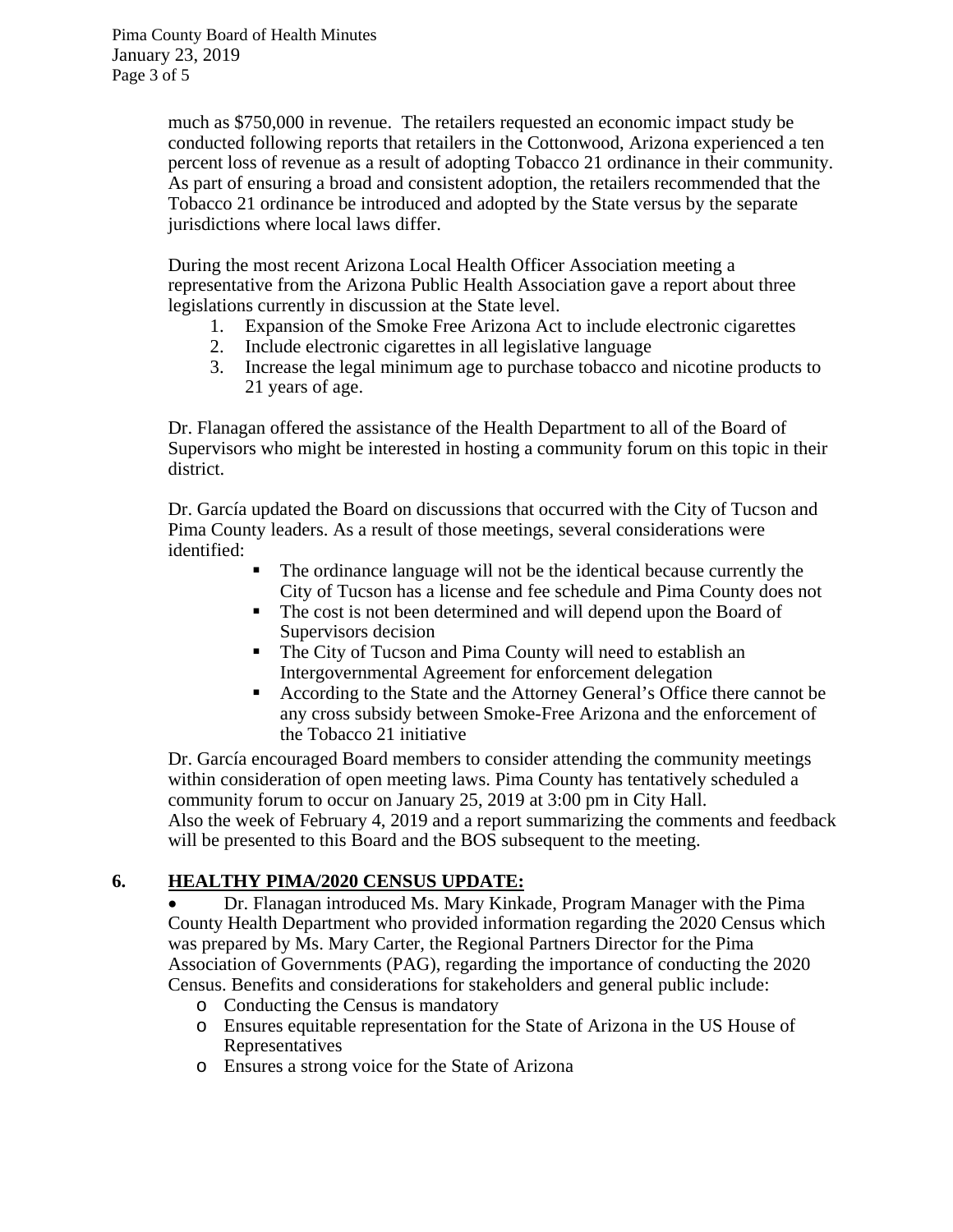- o Provides an accurate population count that financially benefits our state through the appropriate allocation of federal funds needed to support state and local programs
- o Attract community-based programs and economic growth to the state and region
- o An inaccurate count may result in the potential loss of millions of dollars for state and local agencies

Successful messaging is critical and engaging community stakeholders to help provide consistent messages that help to educate about the need and value of ensuring an accurate population count is important. In particular, many community stakeholders are able to support effort to reach hard to count populations such as non-English speaking, young children, low-income persons, undocumented immigrants, racial and ethnic minorities, and highly mobile persons.

The Pima Association of Government is seeking a pledge of commitment from community organizations to share the importance of completing and submitting Census forms. These forms will be available beginning March of 2020 through April 1, 2020. After April 1, 2020, bureau representatives will focus efforts towards counting those who have not returned their forms. All Census forms are due by June 2020.

The goal is for the Census Bureau to develop a community action plan, which focuses on getting actionable messaging about the importance and value of completing the Census forms and to ensure that the period between March and June 2020 the message is amplified to reach as many people as possible during this critical time period.

Some important information regarding the upcoming US Census:

- The question of citizenship has not been asked since 1950. A federal challenge is underway to remove this question from the 2020 census
- Those incarcerated for more than six months will be counted through that institution
- Forms can be submitted with just the number of those residing in the home can be submitted without completing the rest of the fields
- Ms. Kinkade introduced Mr. Cogdall, Special Staff Assistant Sr. with the Pima County Health Department who provided an updated for the Board on the Healthy Pima initiative. Presently, Healthy Pima members have assembled ten different taskforce groups who are working on priorities identified within the Community Health Improvement Plan and are meeting monthly. The 2018 Community Health Needs Assessment is being finalized and expected to be presented to the Board and the community in the near future. Upon completion of the community assessment work will begin to identify new priority areas for the next three years.

Board member, Mr. Rojas inquired if data regarding the homeless in Pima County is included in the Community Health Needs Assessment. Dr. Flanagan explained that information and data regarding the homeless population is gathered through an annual count and is used to apply for specific grants that fund programs addressing health concerns for this population and is not part of the Community Health Needs Assessment. Agencies such as, the City of Tucson, El Rio, Pima County Health Department, Pima County Department of Environmental Quality, and other community-based organizations